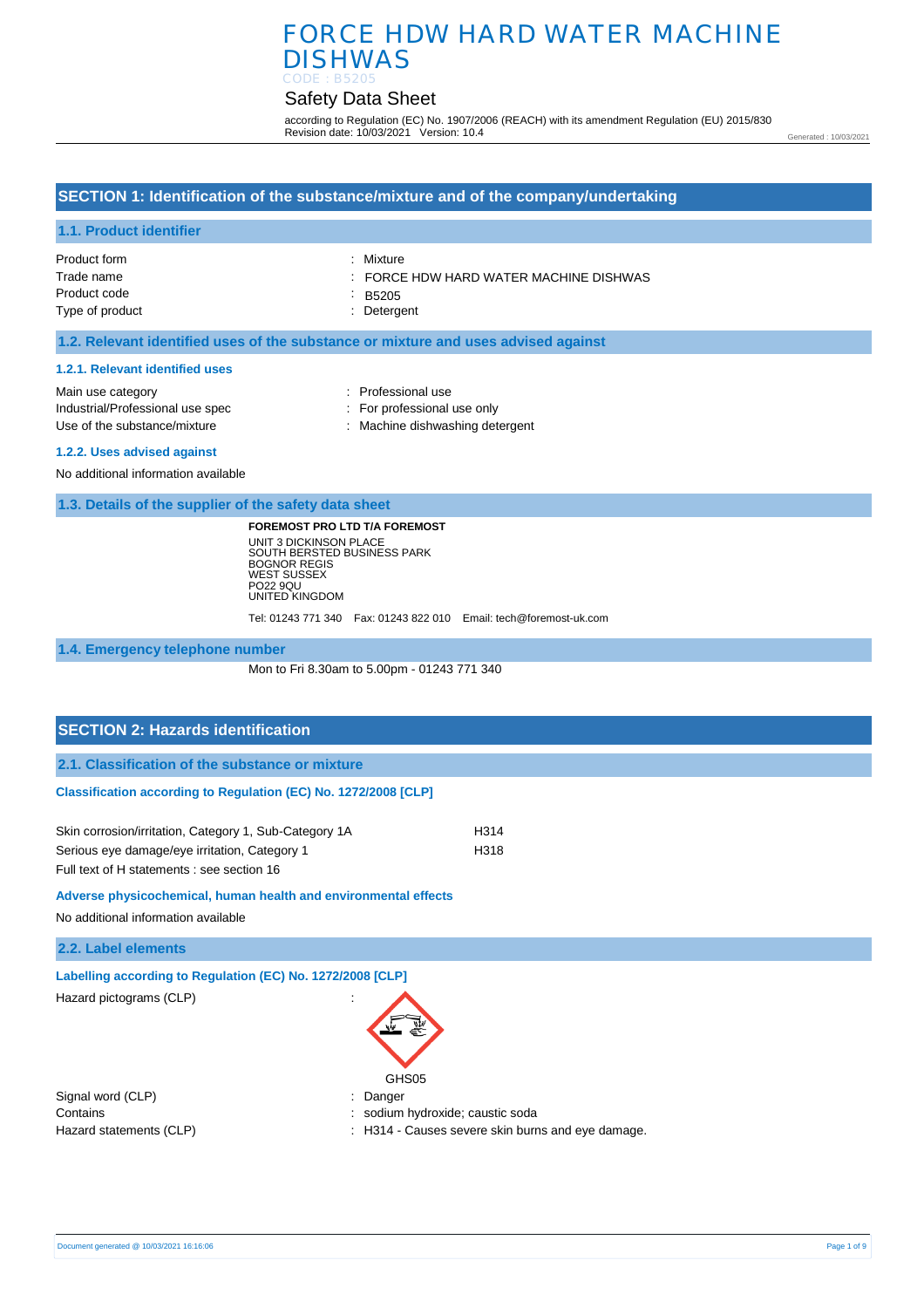# Safety Data Sheet

according to Regulation (EC) No. 1907/2006 (REACH) with its amendment Regulation (EU) 2015/830

| Precautionary statements (CLP) | : P264 - Wash hands thoroughly after handling.                                         |
|--------------------------------|----------------------------------------------------------------------------------------|
|                                | P280 - Wear eye protection, protective gloves.                                         |
|                                | P301+P330+P331 - IF SWALLOWED: Rinse mouth. Do NOT induce vomiting.                    |
|                                | P303+P361+P353 - IF ON SKIN (or hair): Take off immediately all contaminated clothing. |
|                                | Rinse skin with water or shower.                                                       |
|                                | P305+P351+P338 - IF IN EYES: Rinse cautiously with water for several minutes. Remove   |
|                                | contact lenses, if present and easy to do. Continue rinsing.                           |
|                                | P315 - Get immediate medical advice/attention.                                         |
|                                | P405 - Store locked up.                                                                |
|                                |                                                                                        |

## **2.3. Other hazards**

No additional information available

# **SECTION 3: Composition/information on ingredients**

## **3.1. Substances**

## Not applicable

## **3.2. Mixtures**

| <b>Name</b>                                                                                           | <b>Product identifier</b>                                                                               | $\%$      | <b>Classification according to</b><br><b>Regulation (EC) No.</b><br>1272/2008 [CLP] |
|-------------------------------------------------------------------------------------------------------|---------------------------------------------------------------------------------------------------------|-----------|-------------------------------------------------------------------------------------|
| sodium hydroxide; caustic soda<br>substance with national workplace exposure limit(s)<br>$ $ (IE, GB) | (CAS-No.) 1310-73-2<br>(EC-No.) 215-185-5<br>(EC Index-No.) 011-002-00-6<br>(REACH-no) 01-2119457892-27 | $5 - 10$  | Skin Corr. 1A, H314                                                                 |
| N,N-dimethyldecylamine N-oxide                                                                        | (CAS-No.) 2605-79-0<br>(EC-No.) 220-020-5<br>(REACH-no) 01-2119959297-22                                | $0.1 - 1$ | Skin Irrit. 2, H315<br>Eye Dam. 1, H318<br>Aquatic Acute 1, H400                    |

| <b>Specific concentration limits:</b> |                                                                                                         |                                                                                                                                                       |  |  |
|---------------------------------------|---------------------------------------------------------------------------------------------------------|-------------------------------------------------------------------------------------------------------------------------------------------------------|--|--|
| <b>Name</b>                           | <b>Product identifier</b>                                                                               | <b>Specific concentration limits</b>                                                                                                                  |  |  |
| sodium hydroxide; caustic soda        | (CAS-No.) 1310-73-2<br>(EC-No.) 215-185-5<br>(EC Index-No.) 011-002-00-6<br>(REACH-no) 01-2119457892-27 | $(0.5 ≤ C < 2)$ Skin Irrit. 2, H315<br>$(0.5 ≤ C < 2)$ Eye Irrit. 2, H319<br>$(2 ≤ C < 5)$ Skin Corr. 1B, H314<br>$(5 ≤ C ≤ 100)$ Skin Corr. 1A, H314 |  |  |

Full text of H-statements: see section 16

# **SECTION 4: First aid measures**

| 4.1. Description of first aid measures                           |                                                                                                                                                                   |
|------------------------------------------------------------------|-------------------------------------------------------------------------------------------------------------------------------------------------------------------|
| First-aid measures general                                       | : Get medical advice/attention if you feel unwell.                                                                                                                |
| First-aid measures after inhalation                              | : Remove person to fresh air and keep comfortable for breathing.                                                                                                  |
| First-aid measures after skin contact                            | : Wash skin with plenty of water. Take off immediately all contaminated clothing and wash it<br>before reuse. Get medical advice/attention.                       |
| First-aid measures after eye contact                             | : Rinse cautiously with water for several minutes. Remove contact lenses, if present and easy<br>to do. Continue rinsing. Get immediate medical advice/attention. |
| First-aid measures after ingestion                               | : Do NOT induce vomiting. Rinse mouth. Drink plenty of water. Get medical advice/attention.                                                                       |
| 4.2. Most important symptoms and effects, both acute and delayed |                                                                                                                                                                   |
| Symptoms/effects after inhalation                                | : May cause respiratory irritation.                                                                                                                               |
| Symptoms/effects after skin contact                              | : Burns.                                                                                                                                                          |
| Symptoms/effects after eye contact                               | : Causes serious eye damage.                                                                                                                                      |
| Symptoms/effects after ingestion                                 | : Burns.                                                                                                                                                          |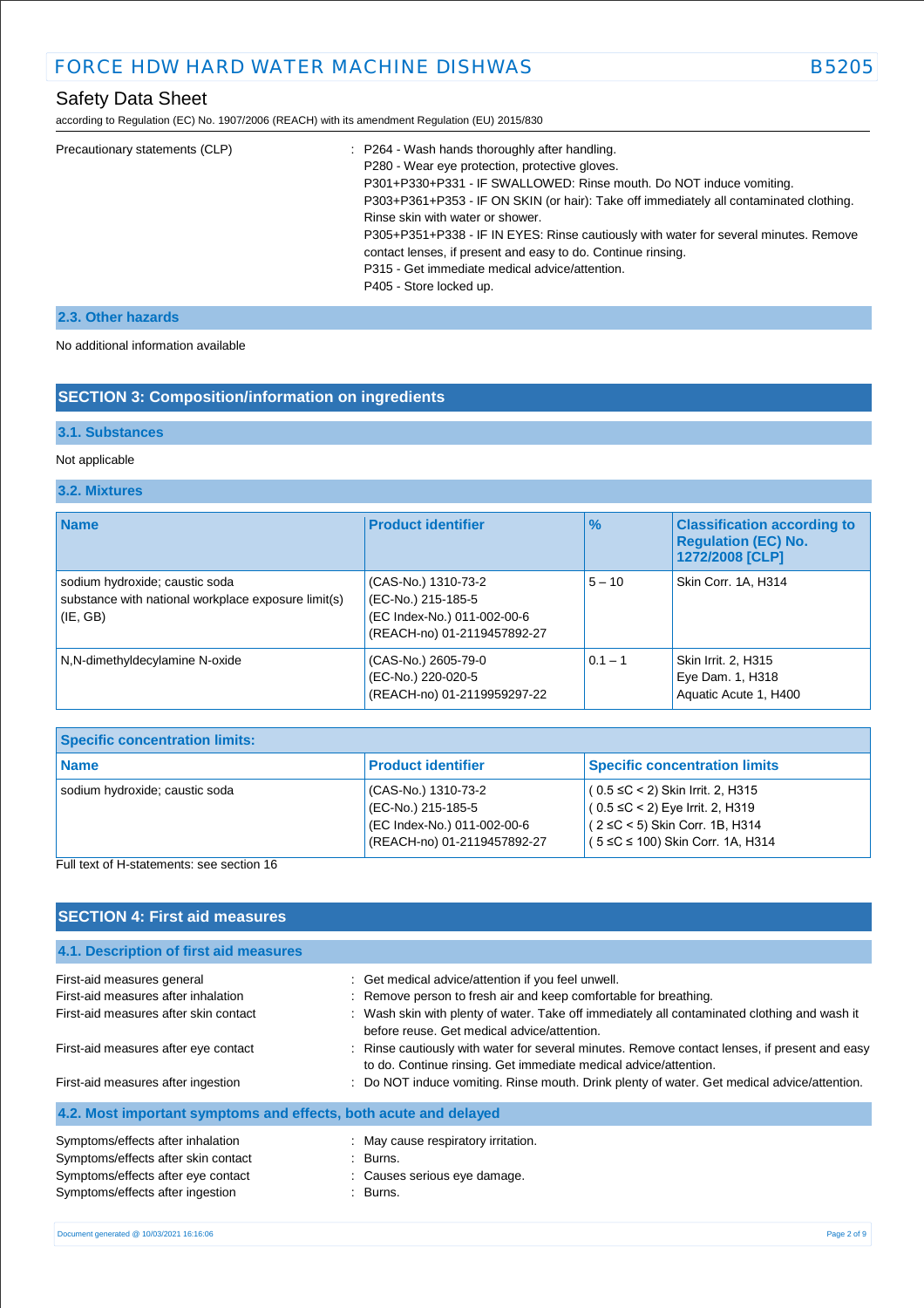## Safety Data Sheet

according to Regulation (EC) No. 1907/2006 (REACH) with its amendment Regulation (EU) 2015/830

# **4.3. Indication of any immediate medical attention and special treatment needed**

Treat symptomatically.

| <b>SECTION 5: Firefighting measures</b>                    |                                     |  |
|------------------------------------------------------------|-------------------------------------|--|
| 5.1. Extinguishing media                                   |                                     |  |
| Suitable extinguishing media                               | : Carbon dioxide. Dry powder. Foam. |  |
| 5.2. Special hazards arising from the substance or mixture |                                     |  |
| Hazardous decomposition products in case of fire           | : Corrosive vapours.                |  |
| <b>5.3. Advice for firefighters</b>                        |                                     |  |

No additional information available

| <b>SECTION 6: Accidental release measures</b>              |                                                                                                                      |  |  |
|------------------------------------------------------------|----------------------------------------------------------------------------------------------------------------------|--|--|
|                                                            | 6.1. Personal precautions, protective equipment and emergency procedures                                             |  |  |
| 6.1.1. For non-emergency personnel<br>Emergency procedures | : Evacuate unnecessary personnel.                                                                                    |  |  |
| 6.1.2. For emergency responders<br>Protective equipment    | Use personal protective equipment as required.                                                                       |  |  |
| <b>6.2. Environmental precautions</b>                      |                                                                                                                      |  |  |
| Avoid release to the environment.                          |                                                                                                                      |  |  |
| 6.3. Methods and material for containment and cleaning up  |                                                                                                                      |  |  |
| For containment<br>Methods for cleaning up                 | Collect spillage.<br>t.<br>Soak up spills with inert solids, such as clay or diatomaceous earth as soon as possible. |  |  |
| 6.4. Reference to other sections                           |                                                                                                                      |  |  |

For further information refer to section 8: "Exposure controls/personal protection". For further information refer to section 13.

| <b>SECTION 7: Handling and storage</b>                                                                                           |                                                                                                                                                                                                      |  |  |
|----------------------------------------------------------------------------------------------------------------------------------|------------------------------------------------------------------------------------------------------------------------------------------------------------------------------------------------------|--|--|
| 7.1. Precautions for safe handling                                                                                               |                                                                                                                                                                                                      |  |  |
| Precautions for safe handling<br>Hygiene measures                                                                                | : Avoid contact with skin and eyes.<br>: Do not eat, drink or smoke when using this product.                                                                                                         |  |  |
| 7.2. Conditions for safe storage, including any incompatibilities                                                                |                                                                                                                                                                                                      |  |  |
| <b>Technical measures</b><br>Storage conditions<br>Incompatible products<br>Incompatible materials<br>Special rules on packaging | : Does not require any specific or particular technical measures.<br>: Keep container closed when not in use.<br>: Oxidizing agent. Strong acids.<br>: Metals.<br>: Keep only in original container. |  |  |
| 7.3. Specific end use(s)                                                                                                         |                                                                                                                                                                                                      |  |  |

No additional information available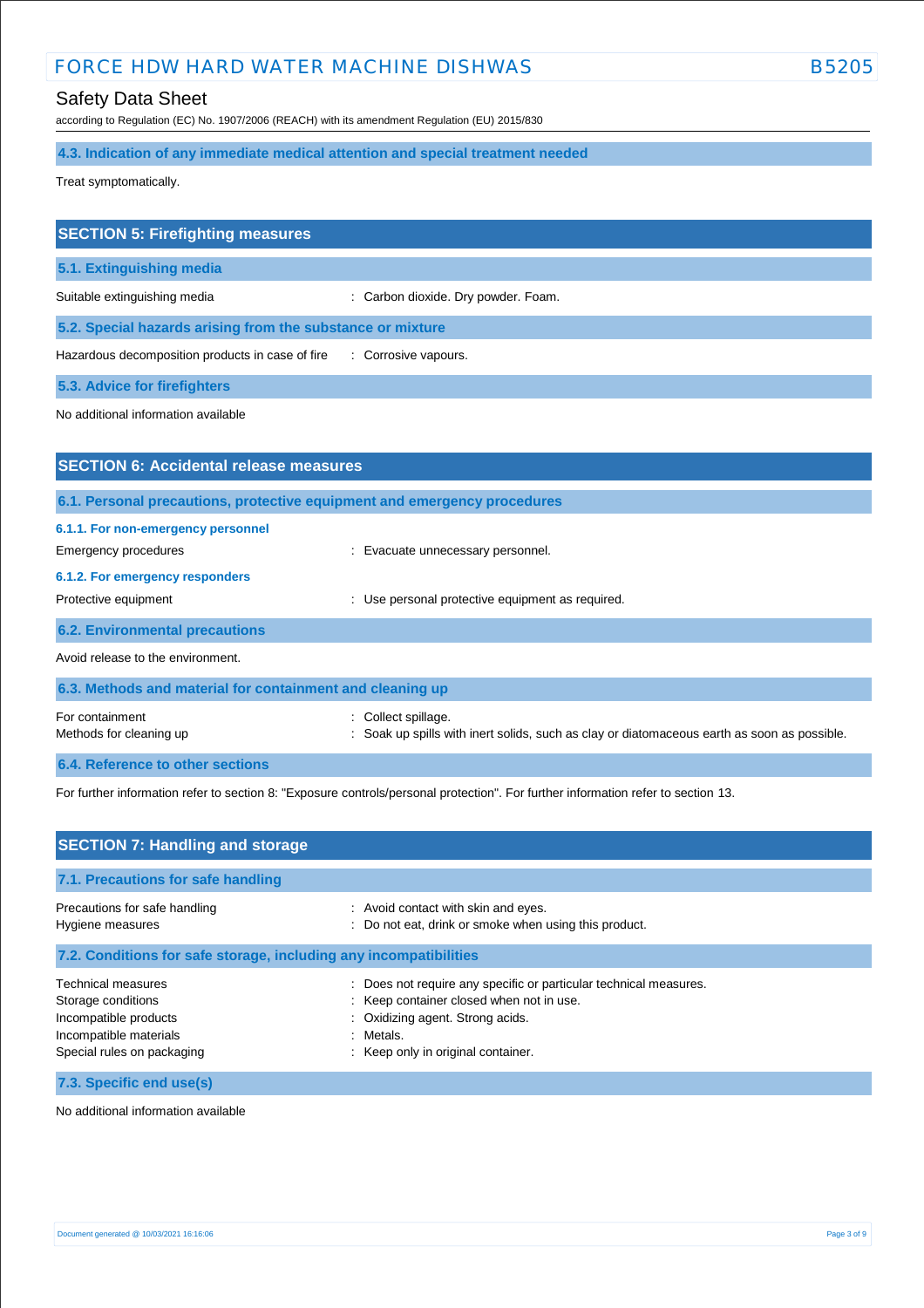## Safety Data Sheet

according to Regulation (EC) No. 1907/2006 (REACH) with its amendment Regulation (EU) 2015/830

# **SECTION 8: Exposure controls/personal protection 8.1. Control parameters 8.1.1 National occupational exposure and biological limit values sodium hydroxide; caustic soda (1310-73-2) Ireland - Occupational Exposure Limits** Local name Sodium hydroxide OEL STEL 2 mg/m<sup>3</sup> **United Kingdom - Occupational Exposure Limits** Local name Sodium hydroxide WEL STEL (OEL STEL) 2 mg/m<sup>3</sup>

### **8.1.2. Recommended monitoring procedures**

No additional information available

#### **8.1.3. Air contaminants formed**

No additional information available

#### **8.1.4. DNEL and PNEC**

No additional information available

#### **8.1.5. Control banding**

No additional information available

**8.2. Exposure controls**

#### **8.2.1. Appropriate engineering controls**

No additional information available

## **8.2.2. Personal protection equipment**

**Personal protective equipment symbol(s):**



#### **8.2.2.1. Eye and face protection**

| Eye protection:        |  |
|------------------------|--|
| Safety glasses. EN 166 |  |
|                        |  |

#### **8.2.2.2. Skin protection**

#### **Skin and body protection:**

Not required for normal conditions of use

### **Hand protection:**

Chemical resistant gloves (according to European standard EN 374 or equivalent). Nitrile rubber gloves

#### **Other skin protection**

#### **Materials for protective clothing:**

Not required for normal conditions of use

#### **8.2.2.3. Respiratory protection**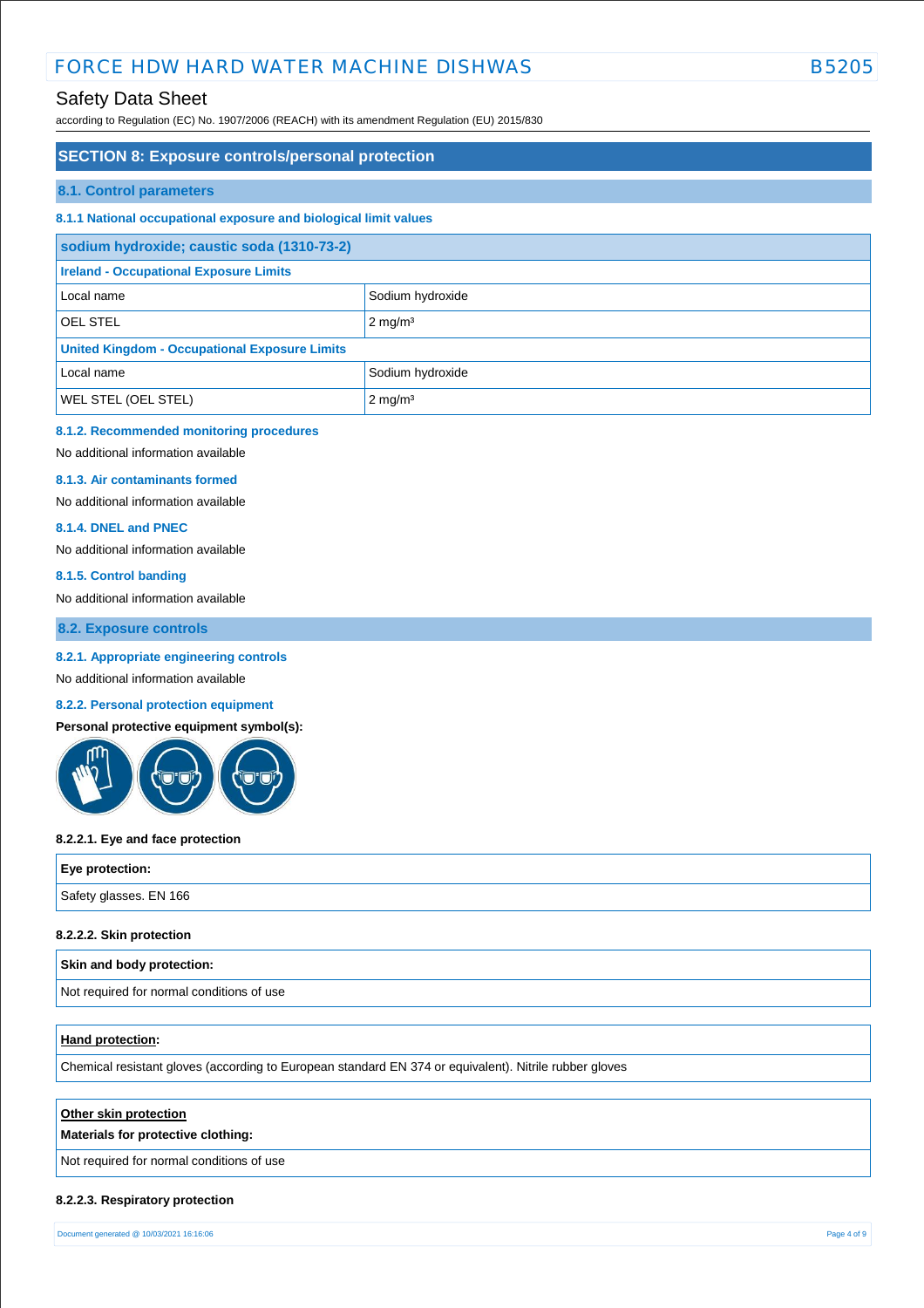## Safety Data Sheet

according to Regulation (EC) No. 1907/2006 (REACH) with its amendment Regulation (EU) 2015/830

#### **Respiratory protection:**

Not required for normal conditions of use

### **8.2.2.4. Thermal hazards**

No additional information available

### **8.2.3. Environmental exposure controls**

No additional information available

# **SECTION 9: Physical and chemical properties**

## **9.1. Information on basic physical and chemical properties**

| Physical state                                  | : Liquid            |
|-------------------------------------------------|---------------------|
| Appearance                                      | : Liquid.           |
| Colour                                          | amber.              |
| Odour                                           | odourless.          |
| Odour threshold                                 | No data available   |
| рH                                              | 13                  |
| Relative evaporation rate (butylacetate=1)      | No data available   |
| Melting point                                   | No data available   |
| Freezing point                                  | No data available   |
| Boiling point                                   | $\geq 100$ °C       |
| Flash point                                     | No data available   |
| Auto-ignition temperature                       | No data available   |
| Decomposition temperature                       | No data available   |
| Flammability (solid, gas)                       | No data available   |
| Vapour pressure                                 | No data available   |
| Relative vapour density at 20 °C                | No data available   |
| Relative density                                | 1.13                |
| Solubility                                      | Soluble in water.   |
| Partition coefficient n-octanol/water (Log Pow) | No data available   |
| Viscosity, kinematic                            | No data available   |
| Viscosity, dynamic                              | No data available   |
| Explosive properties                            | No data available   |
| Oxidising properties                            | No data available   |
| Explosive limits                                | : No data available |

#### **9.2. Other information**

No additional information available

## **SECTION 10: Stability and reactivity**

#### **10.1. Reactivity**

The product is non-reactive under normal conditions of use, storage and transport.

## **10.2. Chemical stability**

Stable under normal conditions of use.

**10.3. Possibility of hazardous reactions**

No dangerous reactions known under normal conditions of use.

### **10.4. Conditions to avoid**

None under recommended storage and handling conditions (see section 7).

## **10.5. Incompatible materials**

#### Metals. Acids.

Document generated @ 10/03/2021 16:16:06 Page 5 of 9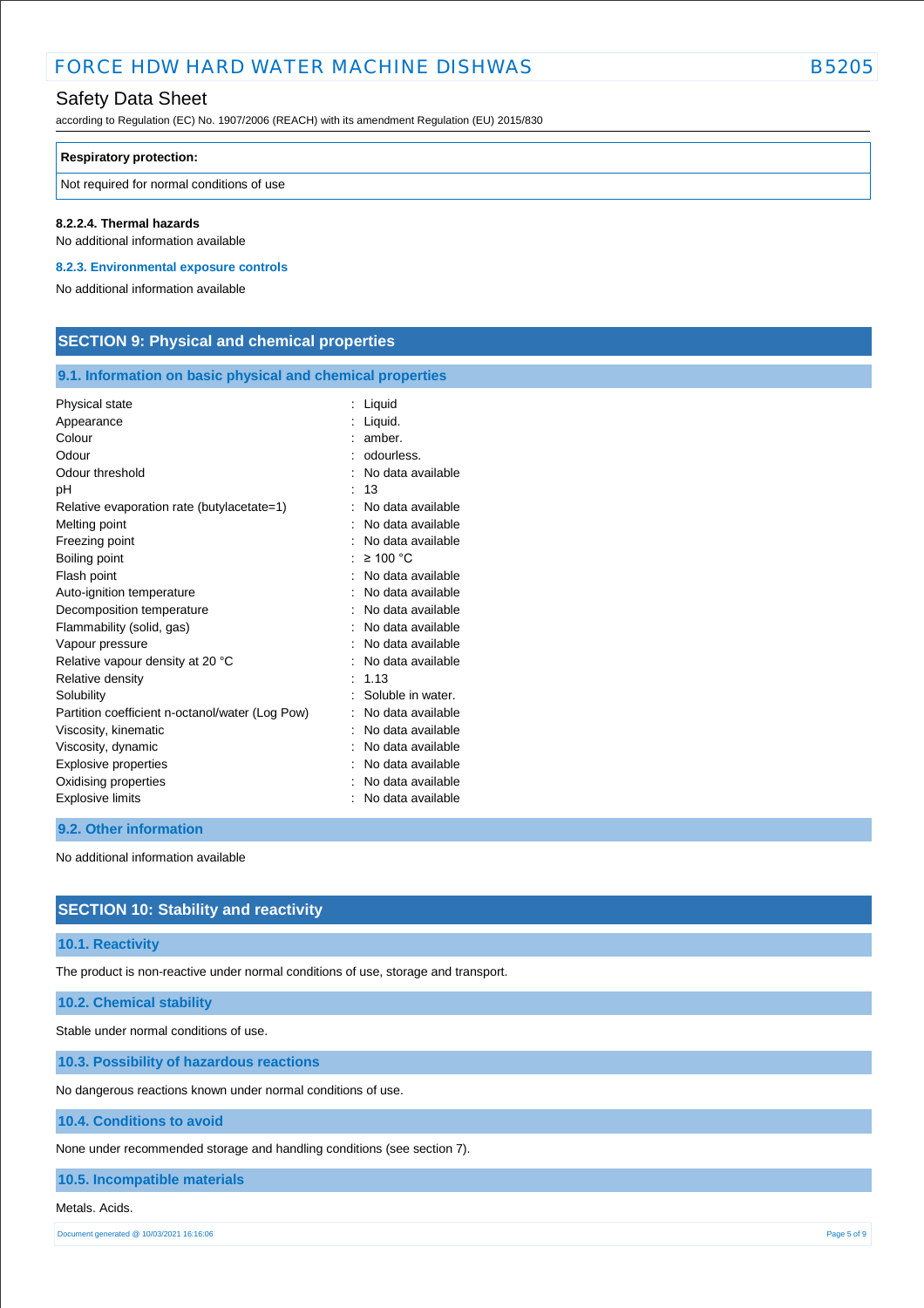# Safety Data Sheet

according to Regulation (EC) No. 1907/2006 (REACH) with its amendment Regulation (EU) 2015/830

# **10.6. Hazardous decomposition products**

Under normal conditions of storage and use, hazardous decomposition products should not be produced.

| <b>SECTION 11: Toxicological information</b> |                                          |  |  |
|----------------------------------------------|------------------------------------------|--|--|
| 11.1 Information on toxicological effects    |                                          |  |  |
| Acute toxicity (oral)                        | Not classified                           |  |  |
| Acute toxicity (dermal)                      | Not classified                           |  |  |
| Acute toxicity (inhalation)                  | : Not classified                         |  |  |
| Skin corrosion/irritation                    | Causes severe skin burns.<br>÷<br>pH: 13 |  |  |
| Serious eye damage/irritation                | : Causes serious eye damage.<br>pH: 13   |  |  |
| Respiratory or skin sensitisation            | : Not classified                         |  |  |
| Germ cell mutagenicity                       | : Not classified                         |  |  |
| Carcinogenicity                              | : Not classified                         |  |  |
| Reproductive toxicity                        | Not classified<br>÷                      |  |  |
| STOT-single exposure                         | : Not classified                         |  |  |
| STOT-repeated exposure                       | Not classified<br>÷                      |  |  |
| Aspiration hazard                            | : Not classified                         |  |  |

| <b>SECTION 12: Ecological information</b>                                                                                   |                                      |  |
|-----------------------------------------------------------------------------------------------------------------------------|--------------------------------------|--|
| 12.1. Toxicity                                                                                                              |                                      |  |
| Hazardous to the aquatic environment, short-term<br>(acute)<br>Hazardous to the aquatic environment, long-term<br>(chronic) | : Not classified<br>: Not classified |  |
| sodium hydroxide; caustic soda (1310-73-2)                                                                                  |                                      |  |
| LC50 - Fish [1]                                                                                                             | $> 35$ mg/l                          |  |
| EC50 - Other aquatic organisms [1]                                                                                          | > 33 mg/l waterflea                  |  |
| 12.2. Persistence and degradability                                                                                         |                                      |  |
| No additional information available                                                                                         |                                      |  |
| 12.3. Bioaccumulative potential                                                                                             |                                      |  |
| sodium hydroxide; caustic soda (1310-73-2)                                                                                  |                                      |  |
| Partition coefficient n-octanol/water (Log Pow)                                                                             | $-3.88$                              |  |
| N,N-dimethyldecylamine N-oxide (2605-79-0)                                                                                  |                                      |  |
| Partition coefficient n-octanol/water (Log Pow)                                                                             | 3.69                                 |  |
| 12.4. Mobility in soil                                                                                                      |                                      |  |
| No additional information available                                                                                         |                                      |  |
| 12.5. Results of PBT and vPvB assessment                                                                                    |                                      |  |
| No additional information available                                                                                         |                                      |  |
| Document generated @ 10/03/2021 16:16:06                                                                                    | Page 6 of 9                          |  |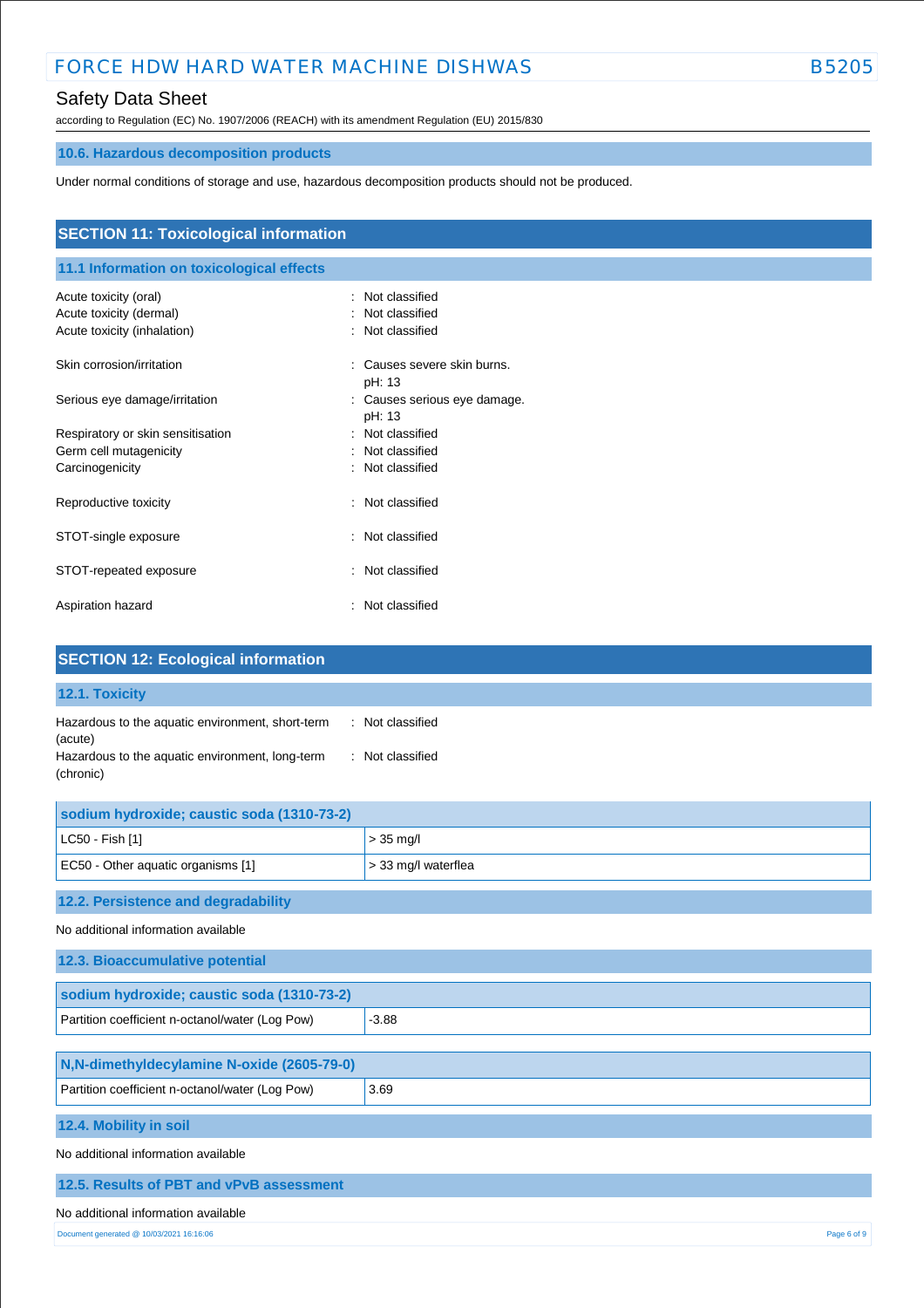## Safety Data Sheet

according to Regulation (EC) No. 1907/2006 (REACH) with its amendment Regulation (EU) 2015/830

# **12.6. Other adverse effects**

No additional information available

# **SECTION 13: Disposal considerations**

**13.1. Waste treatment methods**

No additional information available

# **SECTION 14: Transport information**

In accordance with ADR / IMDG / IATA

| 14.1 UN number                                                                                                                                                                                                     |                                                                                                                                                                                                                                      |             |
|--------------------------------------------------------------------------------------------------------------------------------------------------------------------------------------------------------------------|--------------------------------------------------------------------------------------------------------------------------------------------------------------------------------------------------------------------------------------|-------------|
| UN-No. (ADR)<br>UN-No. (IMDG)<br>UN-No. (IATA)                                                                                                                                                                     | : UN 1824<br><b>UN 1824</b><br>۰<br>: UN 1824                                                                                                                                                                                        |             |
| 14.2. UN proper shipping name                                                                                                                                                                                      |                                                                                                                                                                                                                                      |             |
| Proper Shipping Name (ADR)<br>Proper Shipping Name (IMDG)<br>Proper Shipping Name (IATA)<br>Transport document description (ADR)<br>Transport document description (IMDG)<br>Transport document description (IATA) | SODIUM HYDROXIDE SOLUTION<br>SODIUM HYDROXIDE SOLUTION<br>: Sodium hydroxide solution<br>: UN 1824 SODIUM HYDROXIDE SOLUTION, 8, II, (E)<br>: UN 1824 SODIUM HYDROXIDE SOLUTION, 8, II<br>: UN 1824 Sodium hydroxide solution, 8, II |             |
| 14.3. Transport hazard class(es)                                                                                                                                                                                   |                                                                                                                                                                                                                                      |             |
| <b>ADR</b><br>Transport hazard class(es) (ADR)<br>Danger labels (ADR)                                                                                                                                              | : 8<br>: 8                                                                                                                                                                                                                           |             |
| <b>IMDG</b><br>Transport hazard class(es) (IMDG)<br>Danger labels (IMDG)                                                                                                                                           | : 8<br>: 8                                                                                                                                                                                                                           |             |
|                                                                                                                                                                                                                    |                                                                                                                                                                                                                                      |             |
| <b>IATA</b><br>Transport hazard class(es) (IATA)<br>Danger labels (IATA)                                                                                                                                           | $\therefore$ 8<br>: 8                                                                                                                                                                                                                |             |
|                                                                                                                                                                                                                    |                                                                                                                                                                                                                                      |             |
| 14.4. Packing group                                                                                                                                                                                                |                                                                                                                                                                                                                                      |             |
| Packing group (ADR)                                                                                                                                                                                                | $\lesssim 11$                                                                                                                                                                                                                        |             |
| Document generated @ 10/03/2021 16:16:06                                                                                                                                                                           |                                                                                                                                                                                                                                      | Page 7 of 9 |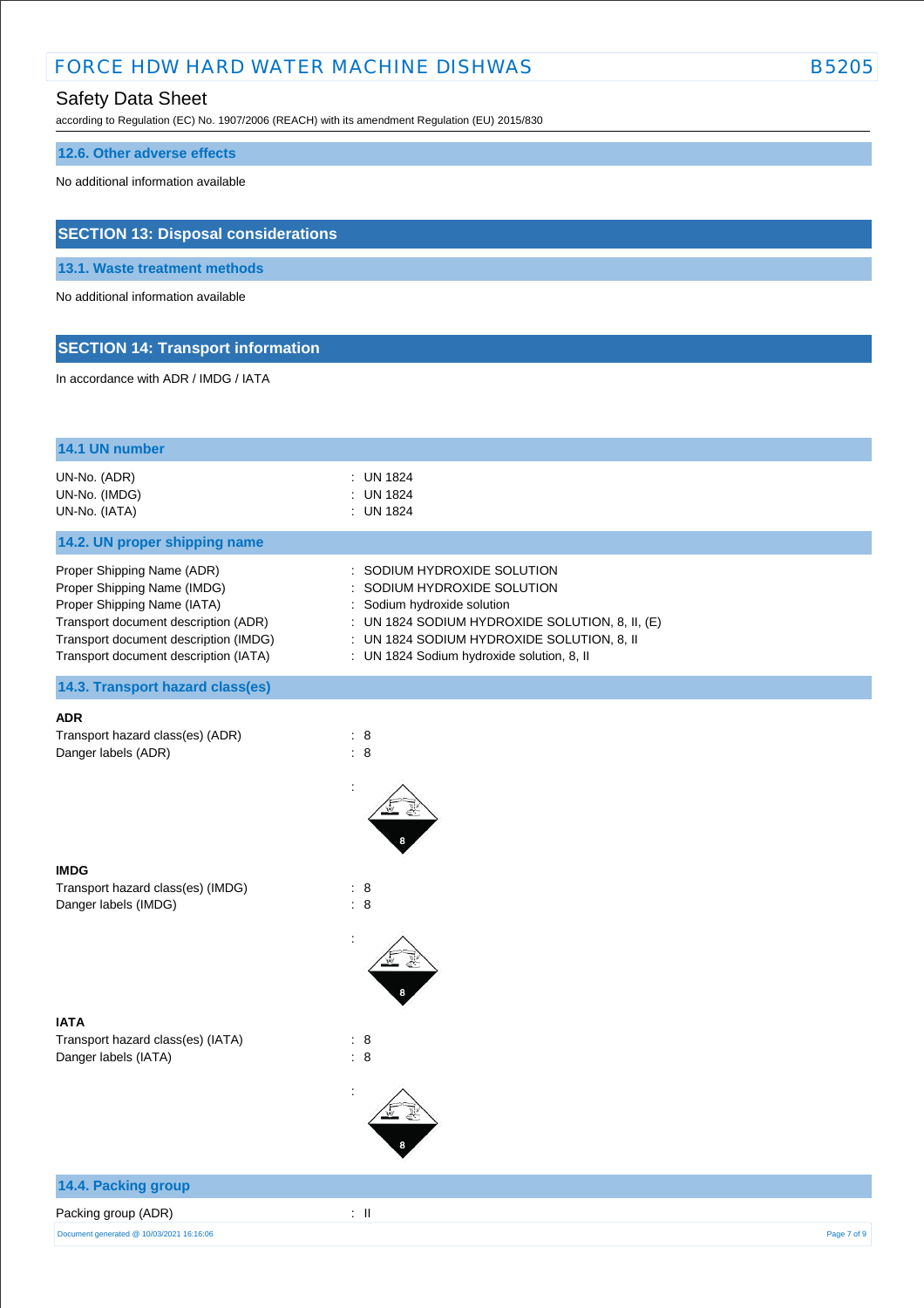# Safety Data Sheet

according to Regulation (EC) No. 1907/2006 (REACH) with its amendment Regulation (EU) 2015/830

| Packing group (IMDG)<br>Packing group (IATA) | $\pm$ 11<br>$\mathbb{Z}$ $\mathbb{H}$    |
|----------------------------------------------|------------------------------------------|
| <b>14.5. Environmental hazards</b>           |                                          |
| Dangerous for the environment                | $:$ No                                   |
| Marine pollutant                             | : No                                     |
| Other information                            | : No supplementary information available |
| 14.6. Special precautions for user           |                                          |
| <b>Overland transport</b>                    |                                          |
| Classification code (ADR)                    | $\therefore$ C5                          |
| Limited quantities (ADR)                     | : 11                                     |
| Excepted quantities (ADR)                    | E2                                       |

| Tunnel restriction code (ADR)                |    | : E            |
|----------------------------------------------|----|----------------|
| EAC code                                     |    | 2R             |
| <b>Transport by sea</b>                      |    |                |
| Limited quantities (IMDG)                    | ÷. | 1 <sub>L</sub> |
| Excepted quantities (IMDG)                   |    | E2             |
| Packing instructions (IMDG)                  |    | : P001         |
| IBC packing instructions (IMDG)              |    | IBC02          |
| Tank instructions (IMDG)                     | t. | T7             |
| Tank special provisions (IMDG)               |    | $:$ TP2        |
| EmS-No. (Fire)                               |    | $F-A$          |
| EmS-No. (Spillage)                           |    | : S-B          |
| Stowage category (IMDG)                      |    | : A            |
| Air transport                                |    |                |
| PCA Excepted quantities (IATA)               |    | E <sub>2</sub> |
| PCA Limited quantities (IATA)                |    | Y840           |
| PCA limited quantity max net quantity (IATA) | ۰. | 0.5L           |
| PCA packing instructions (IATA)              |    | 851            |
| PCA max net quantity (IATA)                  |    | 1L             |
| CAO packing instructions (IATA)              |    | 855            |
| CAO max net quantity (IATA)                  |    | : 30L          |
| Special provisions (IATA)                    |    | A <sub>3</sub> |
| ERG code (IATA)                              |    | : 8L           |

Packing instructions (ADR) : P001, IBC02 Mixed packing provisions (ADR) : MP15 Portable tank and bulk container instructions (ADR) : T7 Portable tank and bulk container special provisions : TP2

Tank code (ADR) : L4BN : L4BN Vehicle for tank carriage  $\cdot$  AT Transport category (ADR)  $\qquad \qquad$  : 2 Hazard identification number (Kemler No.) : 80 Orange plates in the state of the state of the state of the state of the state of the state of the state of the state of the state of the state of the state of the state of the state of the state of the state of the state

## **14.7. Transport in bulk according to Annex II of Marpol and the IBC Code**

(ADR)

IBC code : Not applicable.

80

1824

## **SECTION 15: Regulatory information**

**15.1. Safety, health and environmental regulations/legislation specific for the substance or mixture**

#### **15.1.1. EU-Regulations**

Contains no REACH substances with Annex XVII restrictions Contains no substance on the REACH candidate list Contains no REACH Annex XIV substances